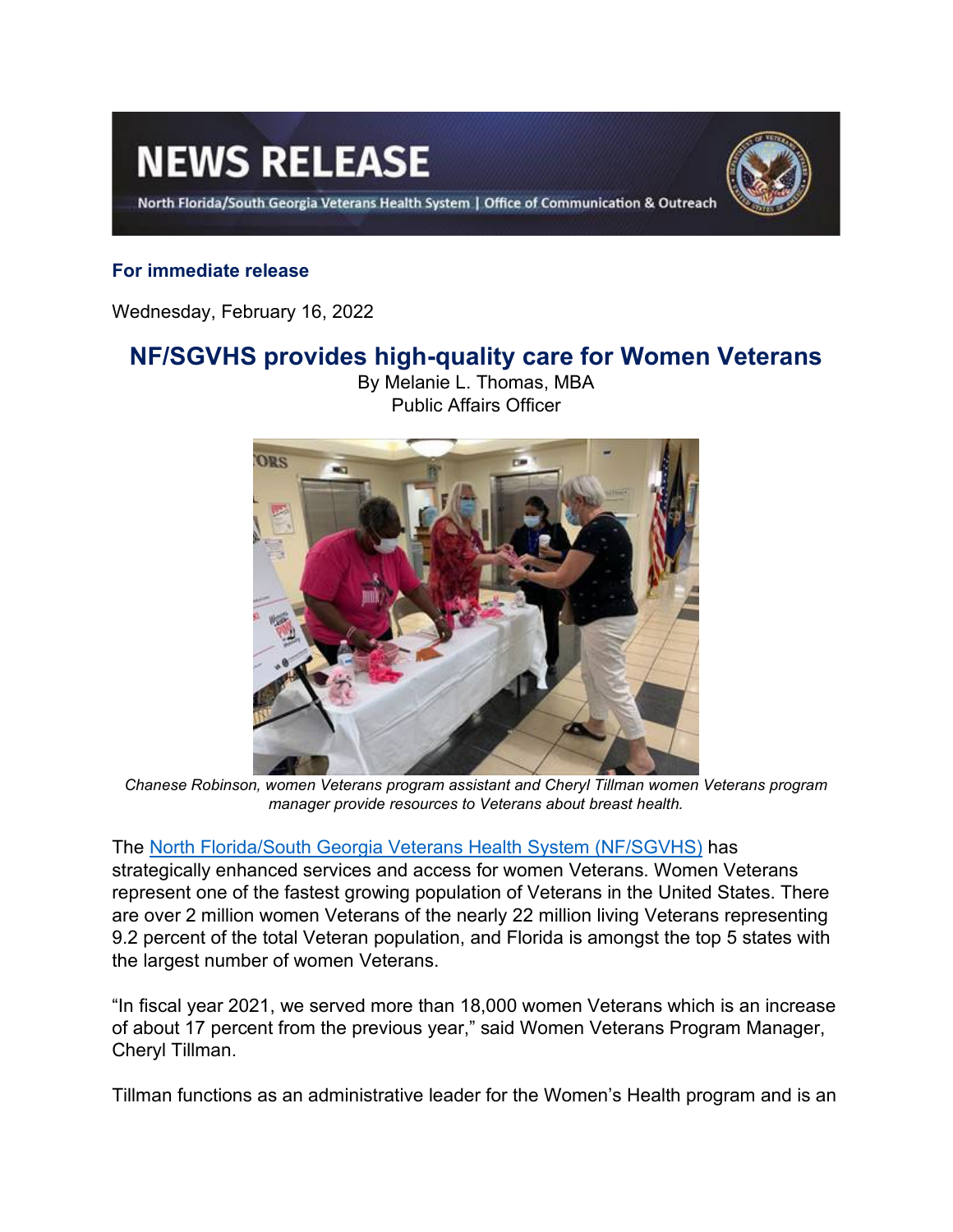advocate for women Veterans.

"In the past several years we have seen a tremendous influx of women to our system, and we have instituted many changes to improve care," said Tillman. "Over the last year we have worked to hire a new maternity care coordinator who now follows over 300 pregnant women Veterans providing case management throughout their pregnancy, post-partum and lactation time. The maternity care coordinator also serves as a point of contact for anyone needing information about infertility benefits."

Once eligibility has been established, NF/SGVHS women Veterans are taken care of by trained and experienced Designated Women's Health Primary Care Providers who can provide general primary care and gender specific primary care in the context of a longitudinal patient/provider relationship.

Other health services available to women include gynecology, obstetrics, female urology, oncology, medicine, radiology, surgery, ultrasounds, mammograms, pap, HIV testing, mental health care, lifestyle wellness, menopause treatment, hormonal therapy, family planning and more!

Additionally, VA has expanded eligibility for both male and female Veterans in need of health care for mental and physical health conditions resulting from military sexual trauma (MST). Now Veterans who experienced MST while on inactive duty training, not just active duty or active duty for training, can receive free MST-related health care with no need for documentation of the experience.

"In 1990, 2 percent of the military was composed of women. Currently, women Veterans represent over 14.2 percent of active-duty military and 18 percent of Guard and Reserve force. Since 2000 the number of women Veterans using VA health care has more than doubled," said David Isaacks, North Florida/South Georgia Veterans Health System Executive Director. "Attending to their needs and enhancing services for women Veterans is important if we want to continue to be the provider of choice for America's heroes."

The VA's Women Veterans Call Center, 1-855-VA-WOMEN (1-855-829-6636) is available for women Veterans to call and learn of VA benefits and services. Call Center staff makes referrals to Women Veteran Program Managers (WVPM), the Health Eligibility Center, the Veterans Benefits Administration and VCL and VA's National Call Center for Homeless Veterans.

To learn more about the NF/SGVHS Women Veterans program, visit: [Programs | VA](https://www.va.gov/north-florida-health-care/programs/#women-veterans)  [North Florida/South Georgia Health Care | Veterans Affairs.](https://www.va.gov/north-florida-health-care/programs/#women-veterans) Subscribe to [receive](https://public.govdelivery.com/accounts/USVHA/subscriber/new)  [updates via email,](https://public.govdelivery.com/accounts/USVHA/subscriber/new) or connect with us on Facebook at: [www.facebook.com/VANFSG,](https://www.facebook.com/VANFSG)